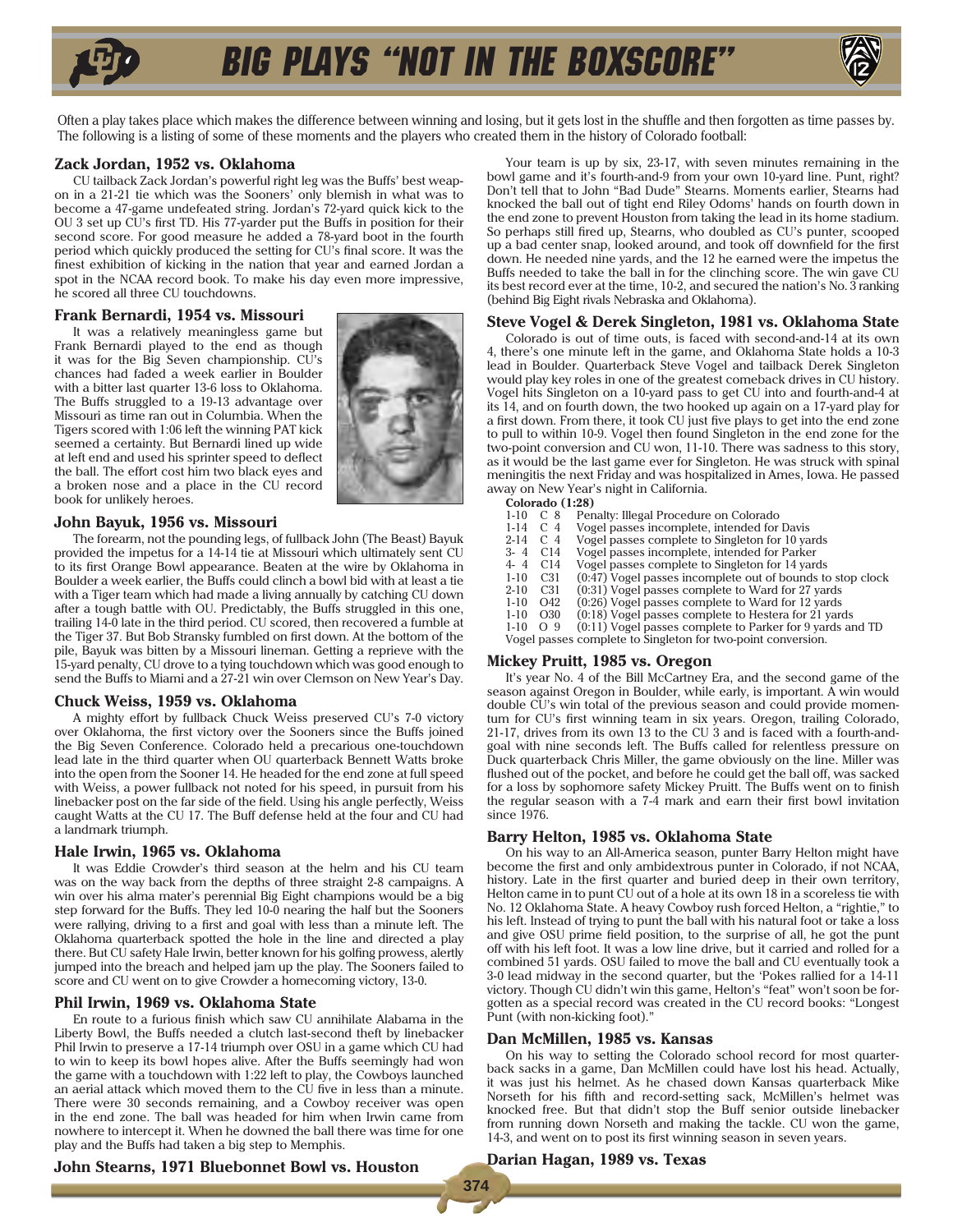

The season opener against Texas in Boulder was filled with anticipation, as the Buffs were nationally ranked in the preseason for the first time in 12 years, and ESPN was in town to televise the game to the entire nation. On the second play of the game, quarterback Darian Hagan set all the butterflies free as he scampered 75 yards around the left side to the Texas 2, setting up CU's first touchdown as well as the tone for the game and CU's 11-0 regular season. The Buffs went on to build a 14-0 first quarter lead and a 27-6 win.

#### **Deon Figures, 1990 vs. Washington**

Colorado, at 2-1-1 on the season and riding high after an emotional 29-22 comeback win at Texas, leads No. 12 Washington, 20-14 in the final moments. The Huskies are faced with a fourth-and-goal at the CU 7 with 1:04 left, and quarterback Mark Brunell throws a lob pass in the direction of Mario Bailey in the end zone. However, CU sophomore Deon Figures is in the way, making the game-saving interception to preserve CU's victory. Later in the same season, Figures also made an interception at the end of CU's 10-9 win over Notre Dame in the Orange Bowl, a play which prevented Notre Dame from getting into field goal range. Figures picked off the Rick Mirer pass and ran out the clock, helping CU cinch the national championship.

#### **David Gibbs, 1990 vs. Nebraska**

This game on a cold and rainy day in Lincoln had both Big Eight title and national championship implications riding on the outcome. Colorado had just taken a 13-12 lead over Nebraska, rallying from a 12-0 deficit, but the Huskers were trying to mount a comeback. Faced with a fourth-and-3 on their own 28 and seven minutes remaining, Nebraska called for a fake punt, the snap going to the upback, Tim Johnk. But the play was sniffed out by David Gibbs, who stopped Johnk for only a two-yard gain, giving possession back to the Buffs. CU scored in just five plays to take a 20-12 lead, and went on to win, 27-12, its first win in Lincoln since 1967. CU jumped from No. 9 to No. 4 in the polls, eventually going on to win the national championship.

#### **Ron Bradford, 1991 Orange Bowl vs. Notre Dame**

Bradford, a sophomore who eventually would go on to play in the National Football League, saw action in 1990 mostly in nickel situations and on special teams. However, on this New Year's night, Bradford made one of the biggest plays in CU history. Midway through the second quarter, after Notre Dame scored a touchdown to take a 6-3 lead over the Buffs, Bradford charged through the line and blocked Craig Hentrich's extra point try. Colorado rallied to win the game, 10-9, with that one-point margin, courtesy of Bradford, giving CU's its first national championship in football.

#### **Jeff Brunner & Greg Thomas, 1991 vs. Nebraska**

On a frosty night in Boulder before an ESPN national television audience, two plays stand out from a game that ended in a 19-19 tie, which would lead to Colorado and Nebraska sharing the 1991 Big Eight Conference championship. The first one is best remembered because it seemed to take five minutes for Greg Biekert to return a blocked extra point 85 yards for a defensive two-point conversion; however, the play was made possible because of Jeff Brunner's block. Then later, on the game's final play and after three CU timeouts, Greg Thomas skied high to block a Byron Bennett 41-yard field goal try to preserve the tie and CU's share of the title.



**Mickey Pruitt's last-second sack against Oregon in 1985.**

#### **Chad Brown & Paul Rose, 1991 Orange Bowl vs. Notre Dame**

 CU took a 10-9 lead, the eventual final score, in the third quarter on an 8-play, 40-yard drive; but that game-winning drive was set up by a huge Notre Dame turnover. With 8:33 left in the quarter, the Irish had a 1st-and-10 at its own 35; Ricky Watters went over the left side for a 5-yard gain where he was met by Chad Brown, whose crushing tackle jarred the ball loose, with Paul Rose recovering at the ND 40. It was one of three straight turnovers CU forced to open the second half.

#### **Blake Anderson, 1994 vs. Michigan**

Anderson, the son of CU great and college football Hall-of-Fame member Dick Anderson, made his mark at CU primarily on special teams. In fact, he was so committed to special teams play that he earned an invitation to the Hula Bowl based on that commitment. But on Sept. 24 in Ann Arbor, and Colorado trailing Michigan 26-21 with only six seconds to go, Anderson played a huge role in what would become college football's play of the decade. As time expired, Kordell Stewart threw the ball over 70 yards downfield in the direction of a quartet of CU receivers: Anderson, Michael Westbrook, Rae Carruth and James Kidd. The play, "Rocket Jet," called for Anderson to be in position for a deflection, with the other three a few yards back to make the catch. The play, so improbable it rarely worked in practice, worked to perfection. Anderson tipped the ball to Westbrook, who landed in the end zone with 0:00 on the clock to give CU a 27-26 win.

#### **Kory Mossoni, 2001 vs. Texas A&M**

The scoring line simply reads "Johnson 52 fumble return" at the tail end of the boxscore in CU's 31-21 win over the Aggies. But a closer look at the score that came with 58 seconds left in the game shows that A&M had moved from its own 9 to the CU35 in just over a minute and was already in position to possibly tie the game. Aggie quarterback Mark Farris dropped back to pass, but was rocked by a charging Kory Mossoni, with the ball literally bouncing right into Johnson's hands to set up the easy return for six. The win was the second in as many weeks over a ranked team and helped propel the Buffs to the conference championship.

#### **Aaron Killion, 2001 vs. Texas**

Under interceptions for this game, the line does read: Killion 1-73; but the implications of this one entry were huge. In the first quarter of the Big 12 Championship game, CU was dealing with a raucous Texas crowd in Irving and a 7-0 deficit. The Longhorns drove 85 yards in six plays to open the scoring, and had the ball in position for another score at the Buff 22. But Aaron Killion snared a Chris Simms pass in the flat and took it back 73 yards to the UT12. Chris Brown scored three plays later to tie the score, the first points in a 29-3 run that put the Buffs in control of the game and on their way to their first Big 12 title.

#### **Jordon Dizon & J.J. Billingsley, 2004 vs. Colorado State**

Ahead 27-24, CSU had a first-and-goal at the CU 1-yard line with 30 seconds remaining, but had no timeouts remaining. Surprisingly, former Buff Marcus Houston tried to win the game for his new team but was shellacked for no gain by freshman linebacker Jordon Dizon. Even more surprising was that CSU went for the win without spiking the ball to stop the clock, as a pitch to Tristan Walker was sniffed out by safety J.J. Billingsley, who stopped him at the CU 3 with corner Lorenzo Sims coming over to help finish the tackle and preserve the win for the Buffs.

#### **Chase McBride, 2007 vs. Colorado State & Oklahoma**

The diminutive 5-6 return man played a key role in two come-from-behind wins that opened and closed September 2007. In the season opener, with CU down 28-25 to the rival Rams, he returned a punt 43 yards to the Ram 34-yard line with 2:08 remaining, setting up a tying field goal by Kevin Eberhart that forced overtime (the Buffs won in OT on another Eberhart kick). Against OU, he returned a punt 31 yards to midfield with 2:51 to play, which set the stage for Eberhart's 45-yard winning field goal as time ran out that gave CU a 27-24 win over the No. 3 Sooners.

### **B.J. Beatty & Jon Major, 2010 vs. Georgia**

Just as Georgia appeared ready to spoil CU's 20th anniversary celebration of its 1990 national championship with a last-minute win, Colorado linebackers B.J. Beatty and Jon Major stepped forward and changed the script. After UGA drove to the CU 27, Beatty's strip of quarterback Aaron Murray and Major's recovery with 1:55 remaining allowed the Buffaloes to exit Folsom Field with a 29-27 victory and head into their final Big 12 Conference season with a 3-1 record.